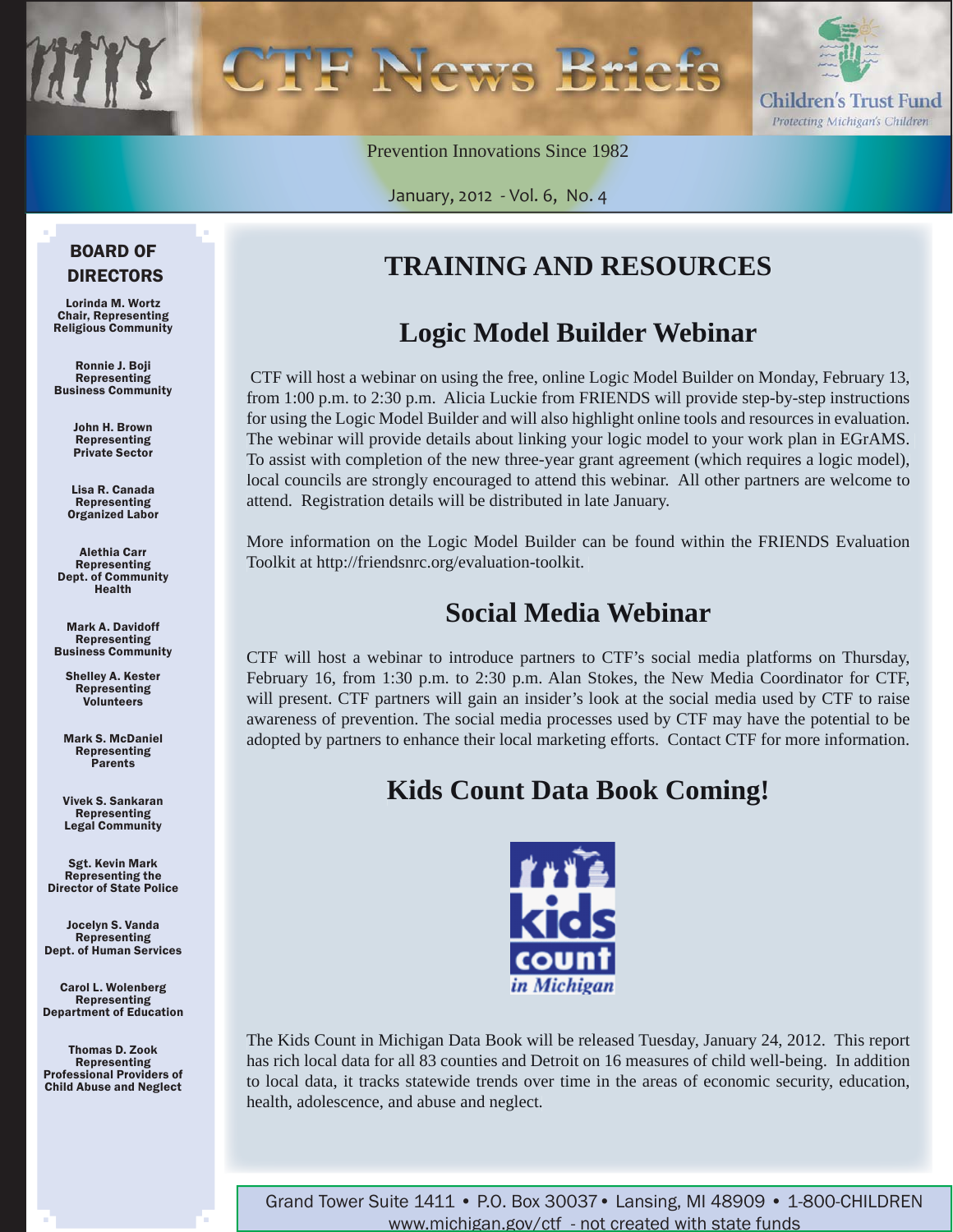# **Direct Service Program of the Month**

## Branch/Hillsdale/St. Joseph Community Health Agency - Healthy Beginnings

Kristy was referred to Healthy Beginnings from a local agency in January 2011. She was one of the first expectant teens to enroll in the program. She began receiving home visiting services in February 2011. She also attended the Childbirth Prenatal Class series. She gave birth to her son, Jordan, in June. She is a warm, caring, and hands-on mother to her son. She is currently living with her parents and new husband in Hillsdale County. Kristy wrote this about her involvement in the program.

*I've learned a lot of things like how a baby should sleep, and how many ounces a baby should be eating in a day. Wintra Cain*  has taught me a lot. She tells me what I should be doing as a new parent. She has even taught my mother things that she didn't *know. Wintra Cain is really good at what she does. She's very sweet and very helpful in many ways.*

Healthy Beginnings is an early childhood, parent education and family support home visiting program serving Hillsdale County expectant teens and those with children birth to five years old.

The primary model is the evidenced-based Parents as Teachers: Born to Learn program. The format includes a video series, lessons based on research and neuroscience information, and developmental activities to promote healthy development. The home visits are designed to equip parents with information to increase their understanding of age appropriate expectations and to utilize more positive parenting. Our approach is relationship-based with a focus on parent-child interaction, family well-being and building protective factors within the family.

The Children's Trust Fund Direct Service Grant award has allowed the Healthy Beginnings Program to collaborate with many community agencies to prevent child abuse and neglect within our community. Some of those partners include the Branch Hillsdale St. Joseph Community Health Agency, the Child Abuse and Prevention Awareness of Hillsdale County (Local Council), Hillsdale Intermediate School District, Early On of Michigan, PNC Bank, United Way of Hillsdale County, the Department of Human Services, and the Great Start Collaborative of Hillsdale County.

When services are provided to an expectant teen, the visits include education on fetal development, the bodily changes during pregnancy, and what to expect month by month. Support is also offered around labor and delivery. All teens are encouraged to attend the Healthy Beginnings childbirth prenatal class series. This ongoing, supportive relationship continues until the child transitions to a school setting.

Program Delivery of Services (flyers can be found at www.bhsj.org):

- Home visits (developmental guidance regarding children, lessons/activities to promote healthy attachment and increased understanding in developmental milestones)
- Circle of Parents group meetings Biweekly
- Prenatal Childbirth Parenting Class Monthly
- Mommy and Me Community Dance Class Weekly
- Developmental, hearing, vision  $&$  screenings on all children
- Parenting classes Ongoing (birth Teenagers)
- Connect families to other community resources

#### Program Goals:

- Prevent child abuse and neglect
- Increase parent knowledge of early childhood development
- Increase use of positive parenting techniques
- Build family protective factors
- Early detection of developmental delays and health issues
- Adequate pre-natal care and maternal well-being
- Up-to-date child immunizations and well child visits
- Increase children's school readiness and school success

#### **For more information, contact:**

Andrea Bricker, Healthy Beginnings Coordinator

20 Care Drive, Hillsdale, MI 49242

(517) 437-7395 x116 Email: brickera@bhsj.org

Healthy Beginnings has a strong evaluation component and has demonstrated outstanding maternal, child, and family outcomes over the past 11 years. We continue to make a difference in reducing abuse and neglect in our community. 2